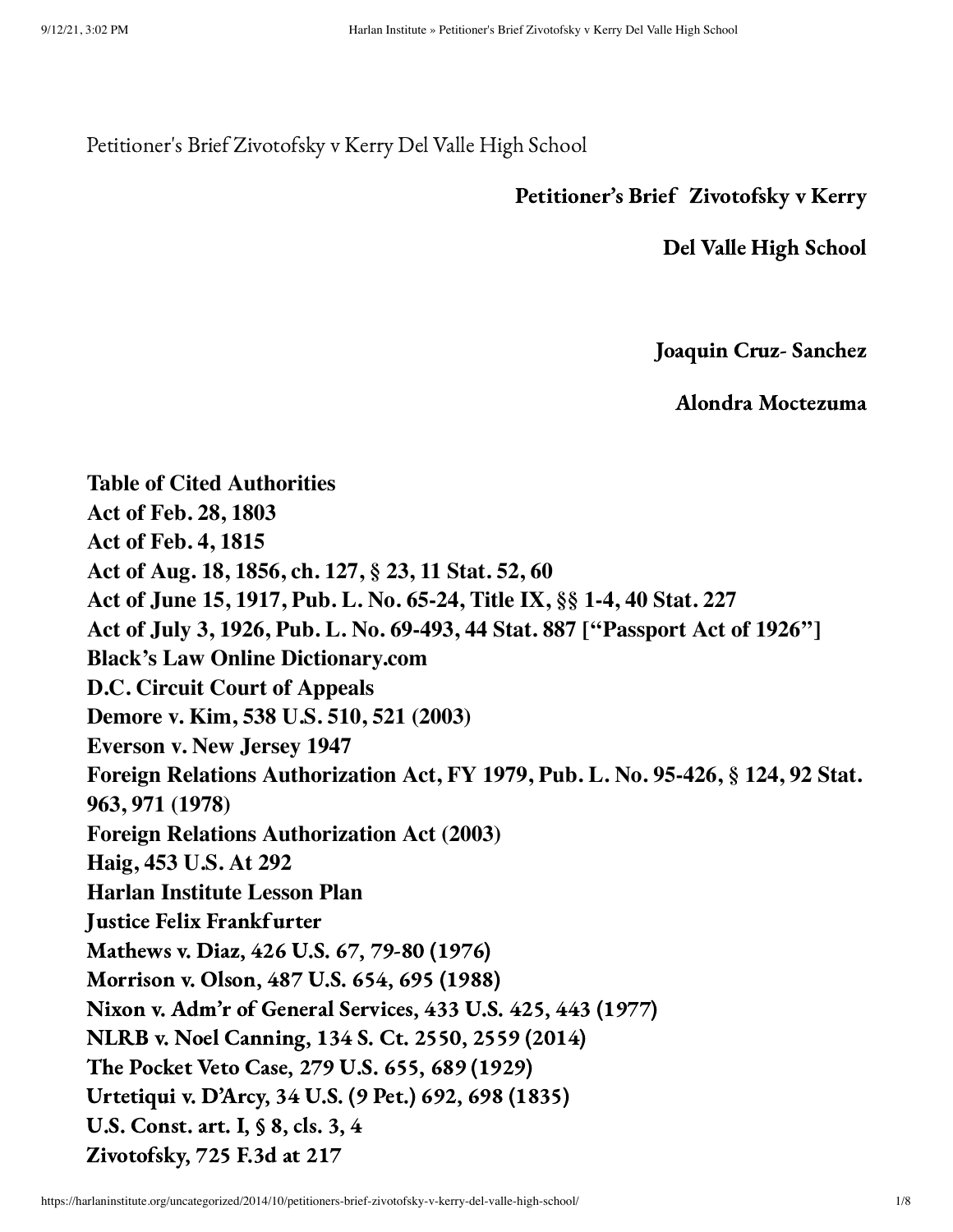### Statement of the Argument

Ever since President Harry S. Truman recognized the state of Israel, the President of the United States, acting through his Secretary of State, has recognized no country as having control over the city of Jerusalem, even though the city resides in the country of Israel (Parts of the City 1948-1967, all of the city 1967-2014). As part of this policy, the passports of American citizens who are born in Jerusalem list their country of birth as Jerusalem, rather than Israel. This is so even though Jerusalem is not actually a country but a city. Then Congress passed The Foreign Relations Authorization Act (2003). It is Section 214(d) of the Foreign Relations Authorization Act (2003) that requires the Secretary of State to record "Israel" as the place of birth on the passport of a United States citizen born in Jerusalem if the citizen or his guardian requests. The Secretary has not enforced this provision, believing that it impermissibly intrudes on the President's exclusive authority under the United States Constitution to decide whether and on what terms to recognize foreign nations.

The parents of Menachem Zivotofsky (a United States citizen born in Jerusalem), filed a lawsuit seeking a permanent injunction ordering the Secretary to issue a passport listing "Israel" as their son's place of birth. Ruling in favor of the Secretary, the Court of Appeals for the District of Columbia Circuit found that the President held exclusive power to determine whether to recognize a foreign nation. Section 214(d) was not the neutral regulation of the form and content of a passport (as Congress has the power to do under its immigration powers), but rather an attempted legislative articulation of foreign policy, enacted to alter United States foreign policy toward Jerusalem. As a result, Section 214(d) impermissibly intruded on the President's recognition power and was unconstitutional. The question before the Court is whether a federal statute that directs the Secretary of State, on request, to record the birthplace of an American citizen born in Jerusalem as born in "Israel" on a Consular Report of Birth Abroad and on a United States passport is unconstitutional on the ground that the statute "impermissibly infringes on the President's exercise of the recognition power reposing exclusively in him."

## Argument First: Dicta Is Not Law- "Illegality cannot attain legitimacy through practice."

The D.C. Circuit Court of Appeals in 2013 asserted for the first time in American history the existence of an exclusive presidential power of recognition—formal acknowledgement of the sovereignty of a foreign nation or government—broad enough to preclude Congress from interfering with the president's policy governing the terms of recognition. As a consequence, Zivotofsky is a case of "first instance" – the first in our nation's history in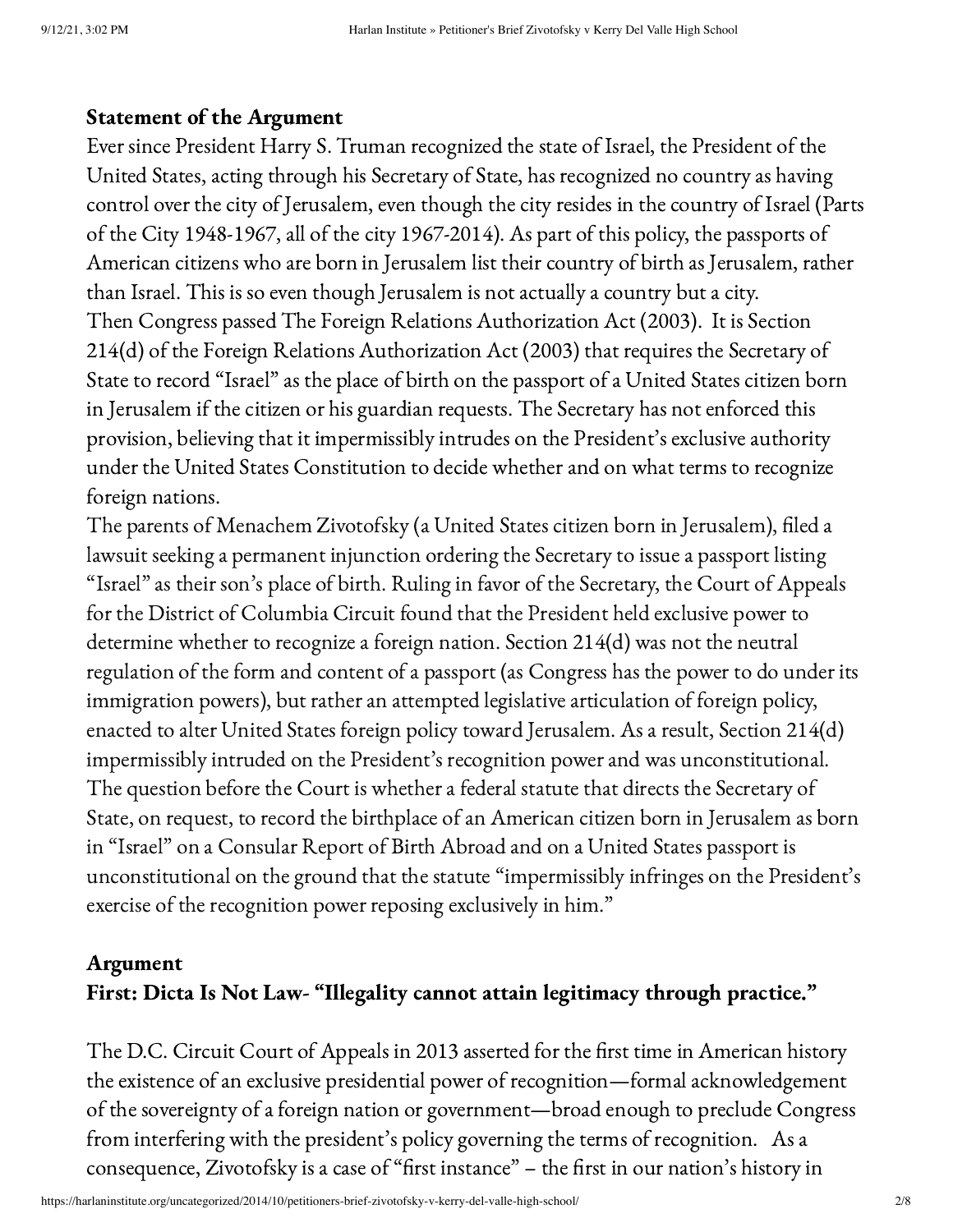which a court has been asked to resolve a clash between the president and Congress over the issue of recognition. The D.C. circuit also acknowledged that the Supreme Court has never "held" that the president enjoys either an exclusive recognition power or the sole authority to determine the policy to govern the act of recognition, but said that, as an inferior court, it is required to treat "dicta" as authoritative.

According to Black's Law Online Dictionary.com: Dicta is the part of a judicial opinion which is merely a judge's editorializing and does not directly address the specifics of the case at bar; extraneous material which is merely informative or explanatory. Dicta are judicial opinions expressed by the judges on points that do not necessarily arise in the case. The circuit's court's indulgence of dicta—judicial commentary unrelated to the issue at hand—has transformed a narrow, clerk-like, ministerial presidential duty to receive ambassadors and foreign ministers into a towering structure of discretionary power to formulate and conduct American foreign policy. Actually if left to stand this ruling would rewrite the U.S. Constitution. However, this change would without benefit of any proper legal measures of change as outlined in the U.S. Constitution. It would be just Dicta piled upon dicta. This is judicial error running riot, and the Supreme Court should correct it. Justice Felix Frankfurter was right when he wrote, "Illegality cannot attain legitimacy through practice."

Through use of this practice of using dicta the court first determined that the Executive's recognition power is, in fact, exclusive. Although "[n]either the text of the Constitution nor originalist evidence provides much help," the Court erroneously concluded a decision based upon not upon longstanding practice and Supreme Court precedent to make it clear that the President's recognition power is exclusive. Here, the court noted that the power has been treated as such by the Executive throughout our nation's history. For example, the court said, "President Washington's cabinet unanimously concluded that Washington need not consult with the Congress before receiving the minister from France's postrevolutionary government, notwithstanding his receiving the minister recognized the new government by implication." The only problem here is that this was part of the President's powers under the Constitution- to receive ministers not vice versa.

This same sense loose of wording in Constitutional law was used by Justice Hugo Black in the Evenson case 1947. Here, Justice Black applied the intent of the founding fathers by utilizing a portion of a letter written in a 1802 reply by him to the Danburry's Ministers Association. Here, Justice Black took a letter to a group of people and tried to show that this was the same as law. Jefferson was President but private correspondence to private individuals is not law. This is very similar to dicta. Dicta is nothing more than notes written by a judge or clerk on a law case. It is not the ruling and it is not part of the opinion. However, Justice Hugo Black applied his interpretation of what Jefferson said in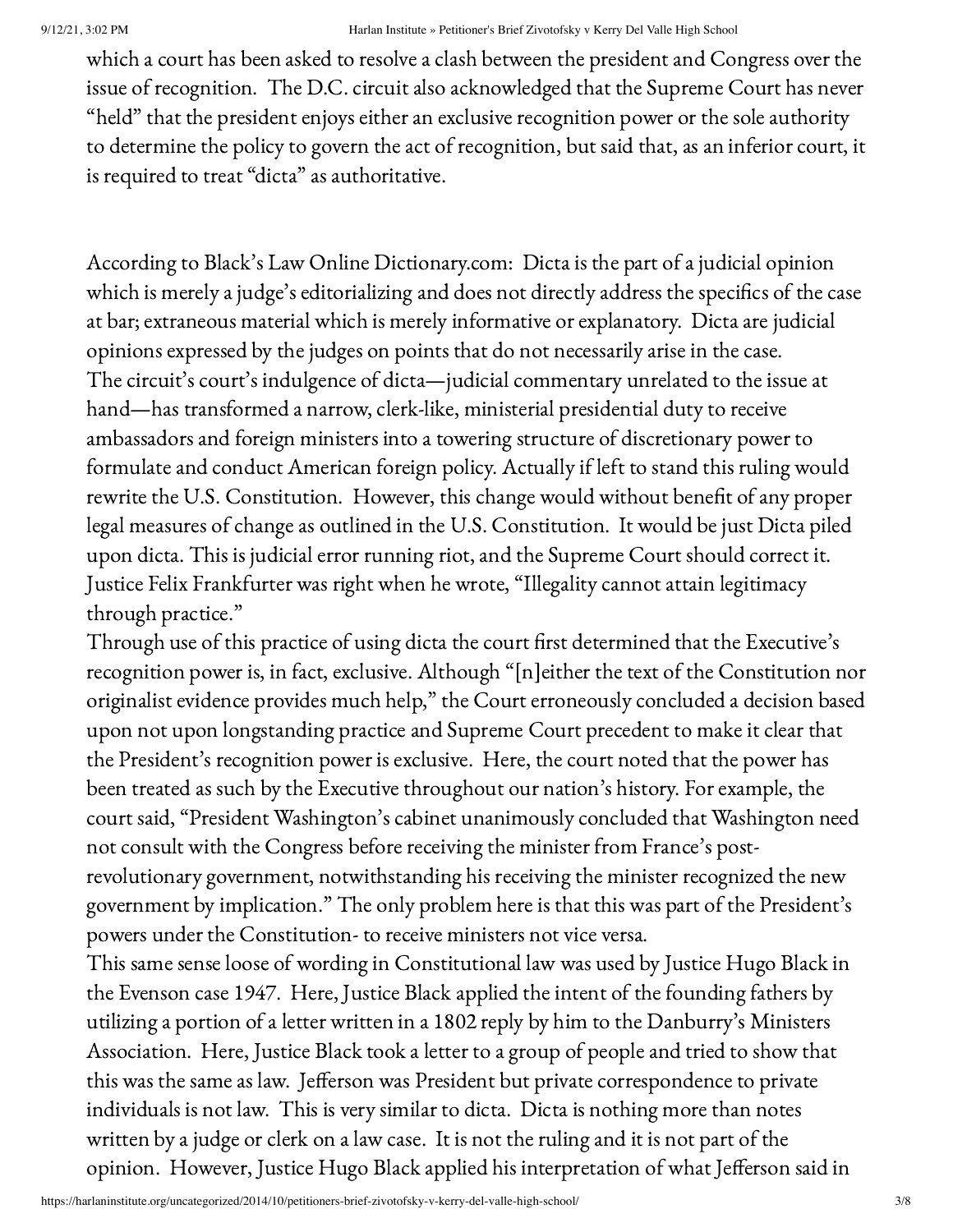his letter as information to show the intent or need for applying the 14th amendment to the original intent of the founding fathers. By using private letters, the Court, set a precedent in Everson to apply writings outside of the law to the case. Now in Zivotofsky, the Court of Circuit Appeals in Washington D.C. is doing one better they are taking notes or comments and making them equal to legal opinions. What is next? Are going to allow thoughts, intentions, or simple act trying to become legal proof?

# Second: Congress Has Long Legislated Over Passports, Foreign Commerce, and Naturalization Issues. This Longstanding, Unchallenged Legislative Direction of the Executive Affirms Congress' Plenary Authority to Regulate Issuance of Passports

The Constitution grants Congress the power ''To regulate Commerce with foreign Nations" and "To establish an uniform Rule of Naturalization," U.S. Const. art. I, § 8, cls. 3, 4; Demore v. Kim, 538 U.S. 510, 521 (2003) (Congress has ''broad power over naturalization and mmigration'') (quoting Mathews v. Diaz, 426 U.S. 67, 79-80 (1976)). Pursuant to these powers, Congress has enacted legislation governing the issuance of passports from the earliest days under the Constitution. In 1803, Congress made it a crime for a consul or commercial agent of the United States knowingly to grant a passport to an alien. Act of Feb. 28, 1803.

During the War of 1812, Congress prohibited U.S. citizens from crossing into any territory ''belonging to the enemy'' without ''a passport first obtained from the Secretary of State'' or other specified federal or state official. Act of Feb. 4, 1815, ch. 31, § 10, 3 Stat.195, 199. Cross apply the fact that Current Secretary State, Mr. John Kerry, obtains his power over passports not from the Executive Branch or something giving to from the President but from the Congressional Act of Feb. 4, 1815.

Congress broadly regulated passport issuance in 1856. Act of Aug. 18, 1856, ch. 127, § 23, 11 Stat. 52, 60. Congress authorized the Secretary of State ''to grant and issue passports'' and to authorize the issuance of passports by U.S. diplomatic or consular officers in foreign countries, ''under such rules as the President shall designate and prescribe for and on behalf of the United States.''

In 1917, Congress mandated that persons seeking passports submit a written application under oath and made it a crime knowingly to make a false statement in a passport application, to use a passport issued to another person, to violate the restrictions in a passport, or to forge, counterfeit, or alter passports. Act of June 15, 1917, Pub. L. No. 65- 24, Title IX, §§ 1-4, 40 Stat. 227.

Congress overhauled the passport laws in 1926. Act of July 3, 1926, Pub. L. No. 69-493, 44 Stat. 887 [''Passport Act of 1926'']. Using essentially identical language as in the 1856 law, the Passport Act of 1926 authorized the Secretary of State to ''grant and issue passports'' and to cause such passports to be issued in foreign countries by diplomatic and consular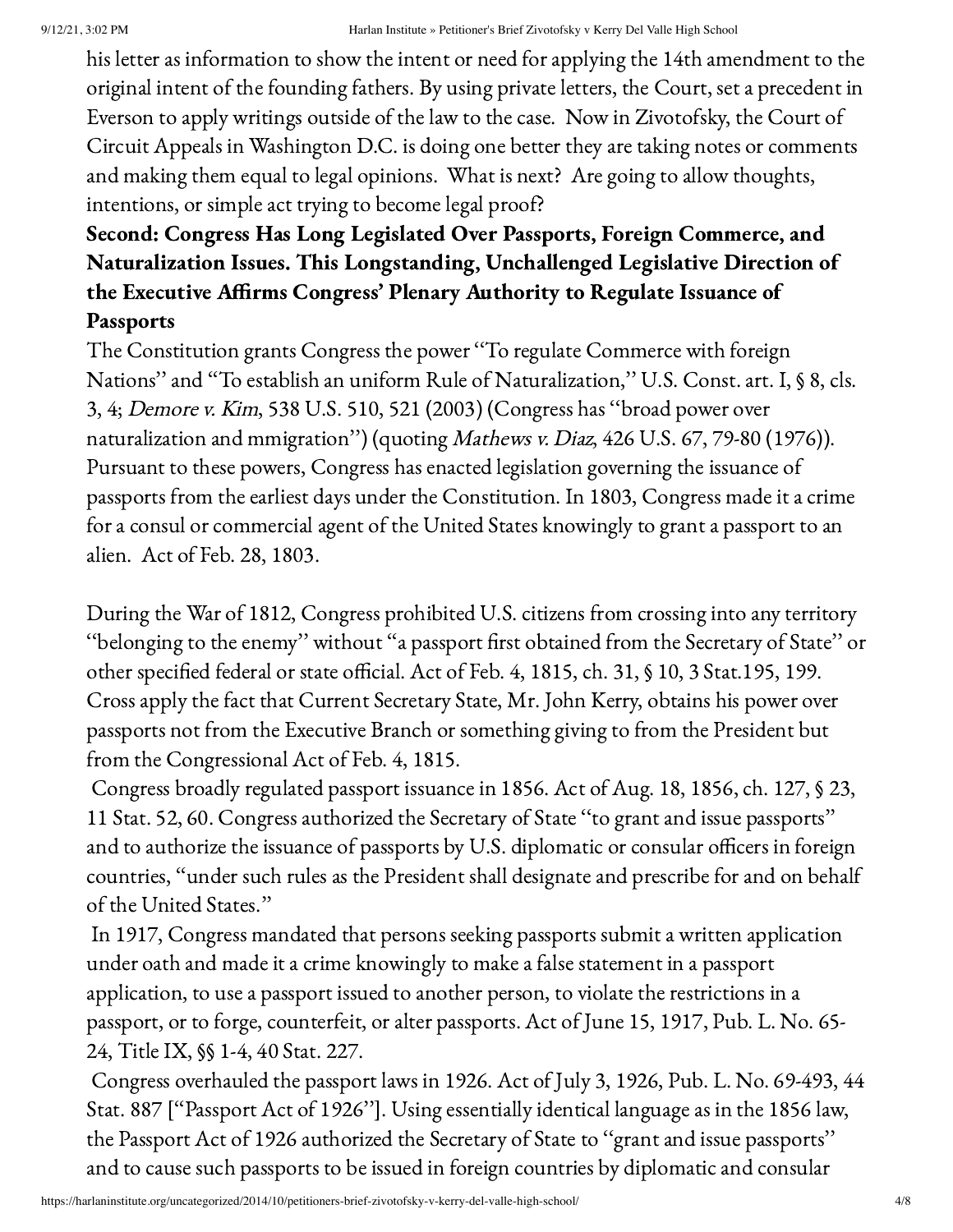representatives, ''under such rules as the President shall designate and prescribe for and on behalf of the United States.''

Although Congress has modified the provisions of the Passport Act of 1926 over time, that statute remains the basis for the Executive's authority to issue passports. Indeed, section 1 of the Act—authorizing the Secretary to grant passports— has been amended only twice. In 1978, Congress prohibited the Executive from issuing passports that are ''restricted for travel to or for use in any country other than a country with which the United States is at war, where armed hostilities are in progress, or where there is imminent danger to the public health or the physical safety of United States travelers.'' Foreign Relations Authorization Act, FY 1979, Pub. L. No. 95-426, § 124, 92 Stat. 963, 971 (1978). And twenty years ago, Congress modified the universe of officials who could issue passports. Accordingly, from early in the Nation's history, Congress has exercised its power to regulate the manner in which the Executive issues passports, including restricting which officials can grant pass-ports, requiring that passport applications be written and submitted under oath, establishing the period passports remain valid, setting the passport fee, and criminalizing the creation or use of fraudulent passports. This longstanding, unchallenged legislative direction of the Executive affirms Congress' plenary authority to regulate issuance of passports. See NLRB v. Noel Canning, 134 S. Ct. 2550, 2559 (2014) ('''[L]ong settled and established practice is a consideration of great weight in a proper interpretation of constitutional provisions regulating the relationship between Congress and the President.'') (quoting The Pocket Veto Case, 279 U.S. 655, 689 (1929)).

# Third: Section 214(d) Is Not an Act of Recognition of Foreign Governments or Their Sovereign Territory.

This Court has ''squarely rejected the argument that the Constitution contemplates a complete division of authority between the three branches." Nixon v. Adm'r of General Services, 433 U.S. 425, 443 (1977). In determining whether an Act of Congress ''disrupts the proper balance between the coordinate branches, the proper inquiry focuses on the

governments. In enacting section 214(d), Congress has neither exercised the power of recognition, nor ''prevent[ed] the Executive Branch from accomplishing its constitutionally assigned functions'' of recognition, Nixon, 433 U.S. at 443, regarding the official position of the United States on sovereignty over Jerusalem.

The Executive and Congress share constitutional responsibility over foreign affairs. Congress exercises legislative authority in numerous areas significantly affecting foreign affairs, including appropriating funds, regulating foreign commerce, imposing customs duties and tariffs, declaring war, and raising and supporting the Nation's military forces. In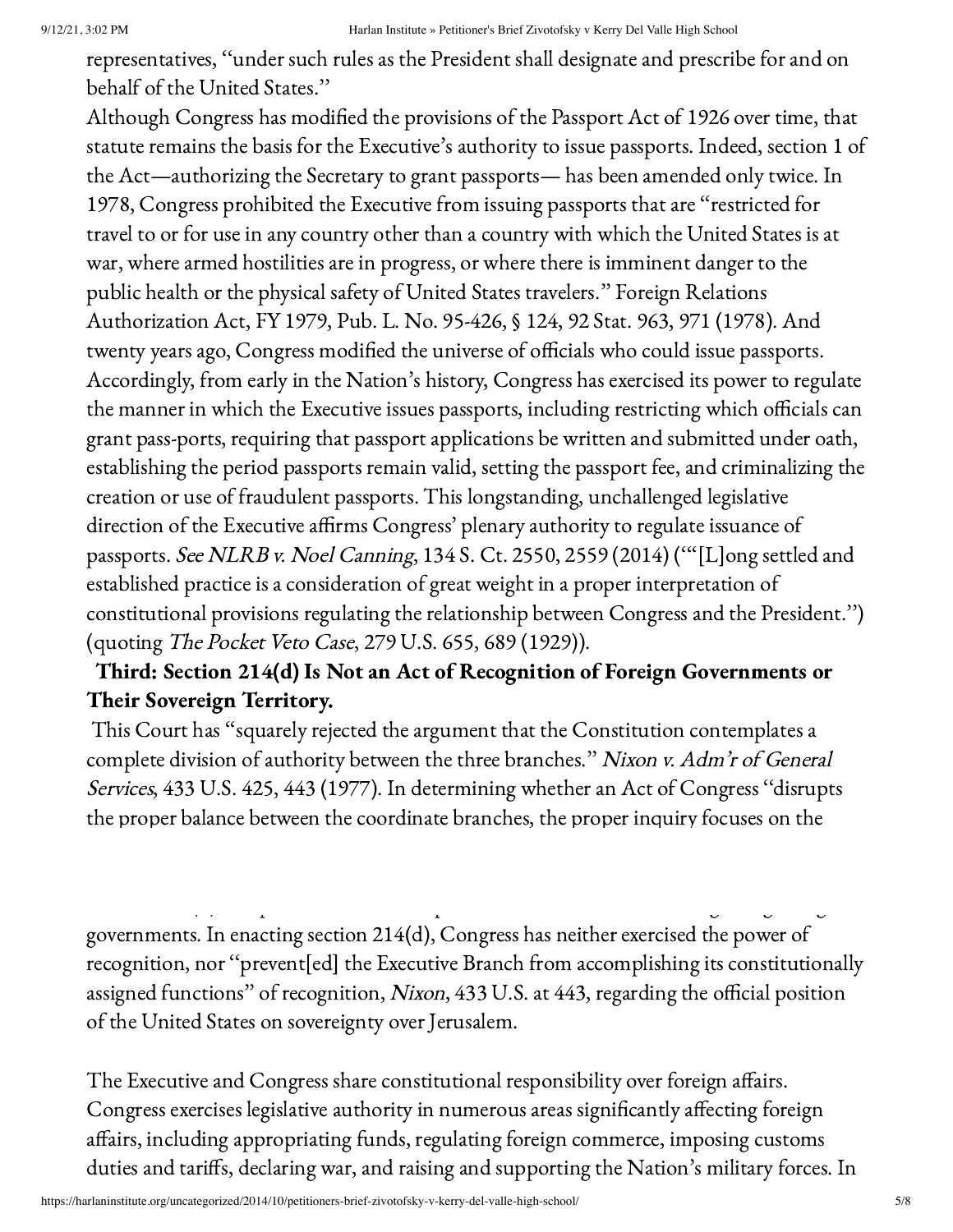addition, the Senate ratifies treaties and provides advice and consent to the appointment of ambassadors and other public ministers and consuls. Obviously, legislation and Senate action in these areas may have profound ''foreign policy consequences.''

It is equally clear that the specter of adverse consequences does not render such legislative action unconstitutional. By striking down section 214(d) because the Executive believes the provision has harmful foreign policy consequences, the court of appeals improperly constricted Congress' legitimate exercise of legislative authority.

The court of appeals also abdicated judicial oversight of Executive action. Having linked exercise of the recognition power to effects on foreign policy, the court accepted as ''conclusive'' the Executive's ''view'' that section 214(d) would ''cause adverse foreign policy consequences,'' because the Judiciary is ''not equipped to second-guess the Executive regarding the foreign policy consequences of section 214(d).''

The court of appeals held that section 214(d), ''by attempting to alter the State Department's treatment of passport applicants born in Jerusalem, directly contradicts a carefully considered exercise of the Executive branch's recognition power.'' Zivotofsky, 725 F.3d at 217. The court erred in ruling that providing U.S. citizens with an option for identifying their place of birth in passports and consular birth reports constitutes an act of recognition of foreign governments by the United States. The nature of the modern passport, the purpose of ''place of birth'' information in the passport, and the State Department's policies providing U.S. Citizens born abroad with options in identifying their birthplace in passports demonstrate that birthplace information serves solely to identify the passport bearer and not to recognize sovereign governments or their territory.

Traditionally, a passport had been considered ''a letter of introduction in which the issuing sovereign vouches for the bearer and requests other sovereigns to aid the bearer." Haig, 453 U.S. At 292 As this Court explained in 1835: [The passport] is a document, which, from its nature and object, is addressed to foreign powers; purporting only to be a request, that the bearer of it may pass safely and freely; and is to be considered rather in the character of a political document, by which the bearer is recognised, in foreign countries, as an American citizen; and which, by usage and the law of nations, is received as evidence of the fact. Urtetiqui v. D'Arcy, 34 U.S. (9 Pet.) 692, 698 (1835).

As more American citizens began to travel abroad and use of passports became more widespread In responding to interrogatories in this case, the Department confirmed that identification is the sole purpose served by the ''place of birth'' specification: The ''place of birth'' specification assists in identifying the individual, distinguishing that individual from other persons with similar names and/or dates of birth, and identifying fraudulent claimants attempting to use another person's identity. The information also facilitates retrieval of passport records to assist the Department in determining citizenship or notifying next of kin or other person designated by the individual to be notified in case of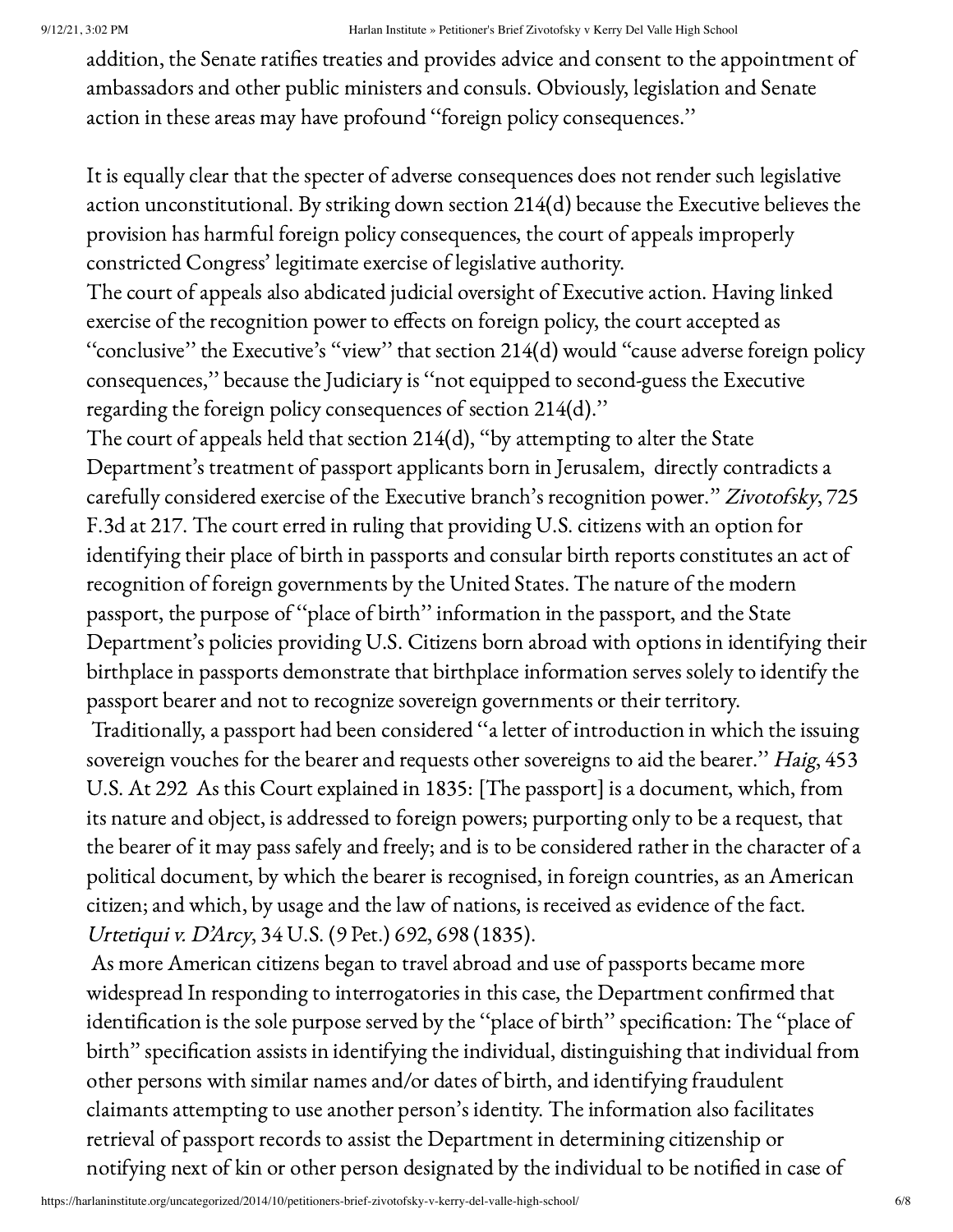an emergency on the U.S. passport application. The date and place of birth fields are also used in the Department of State American Citizens Services (ACS Plus) electronic case tracking system.7 Thus, the Department itself recognizes that the ''place of birth'' entry in a passport serves to aid in identifying the passport bearer; it is not an instrument for recognizing foreign sovereignty.

### Conclusion

We offered three points of error with D.C. Circuit Court decision. Each error is based upon a different logical fallacy and creates a tremendous problem for our jurisprudence system.

First, the D.C. Circuit Court of Appeals created a cause and effect logical fallacy when they begin to base law on dicta. Dicta by definition is part of the process of coming to a decision. They can be thoughts or ideas but they are not the whole idea, the whole thought, or for that matter the whole opinion. So by adopting the concept that part is greater than the whole, you do away the entire opinion which have become laws and replace them with single thoughts. This confuses an already confused situation by mixing up the cause and effect. What happens with contradictory Dicta? What happens when going through a thought process a person changes their mind? Case law stands because it based upon the written opinion of the majority of judges who heard the case, it can not stand on the Dicta in the margins of the roughed up opinions. Unless we want to marginalize the rule law and make case law we simply can not be swayed by the dictates of the Dicta but rather go with the written opinions of the majority.

Second, the State Department obtained their power to issue passports from enabling Congressional actions. If the State Department obtained their power from Congress then it would be a real non sequitor (Black's Law Dictionary Online. Com) a conclusion or statement that does not logically follow from the previous argument or statement. You can not blame the organization that granted you the authority to do something and then turn around and blame that authority for not having the right to give it to you. If that was the case, the respondent took out their own case- they took out their own right to issue passports.

Third, Section 214(d) is not an act of recognition of foreign governments or their sovereign territory. This argument by the respondent is a red hearing logical fallacy. If one understands this argument correctly, the passport itself is an official government document that is issued to an individual. It documents the identity of the person they issue it to not the identity of the government or its foreign policy. As such, to identify a place of birth was done to identify the person, not to identify a foreign policy. To somehow state or argue that a personal identification of a place of birth is a recognition of foreign policy is an argument